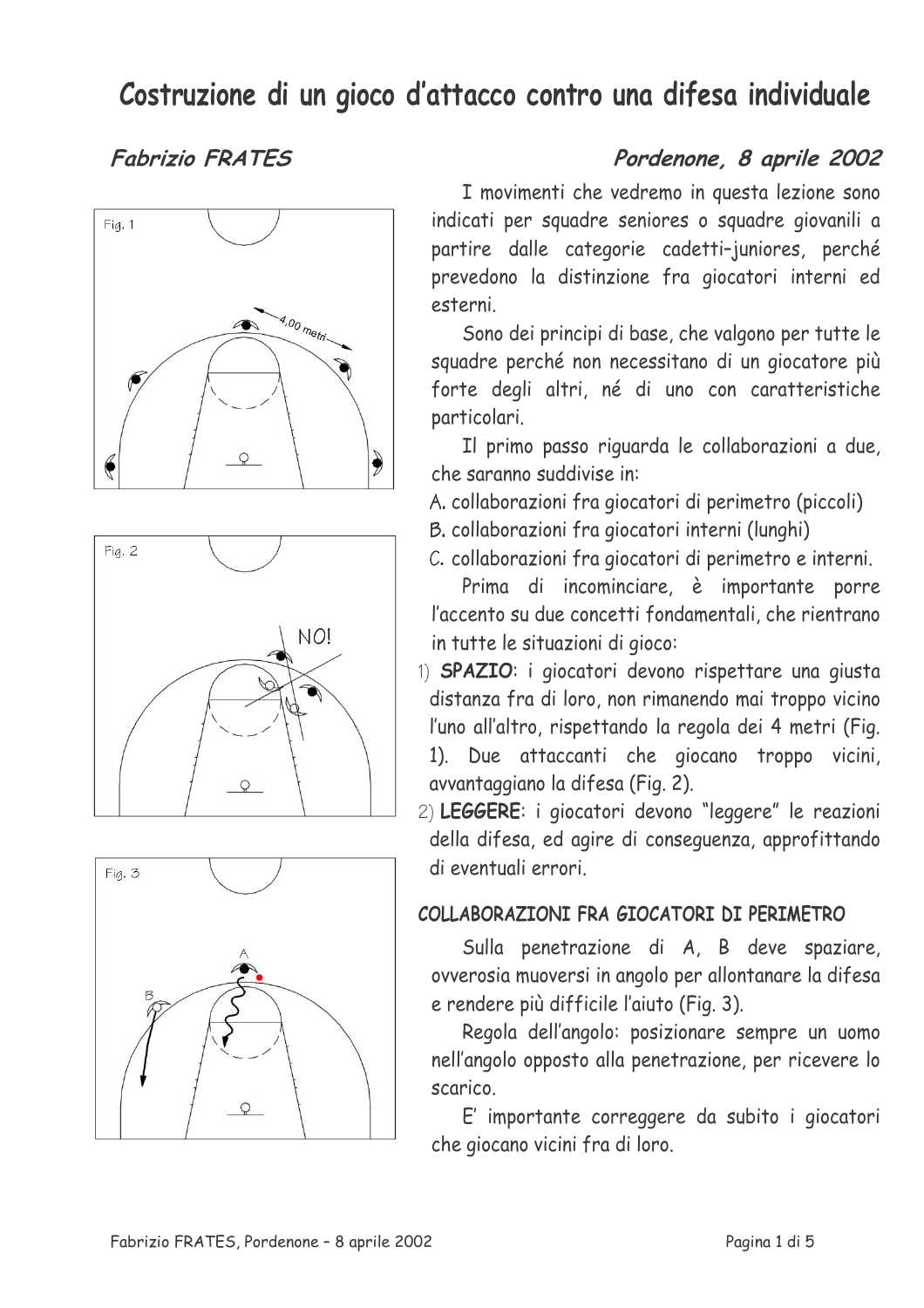







### COLLABORAZIONI FRA GIOCATORI INTERNI

La posizione migliore per cominciare un attacco è quella con due pivot, che permette di iniziare i giochi in maniera simmetrica.

Se A si muove verso in centro, B gioca in opposizione, scivolando sul fondo, pronto a ricevere la palla se il suo difensore aiuta sulla penetrazione di A (Fig. 4).

Se A si muove verso in fondo, B conquista il centro dell'area, pronto a ricevere la palla se il suo difensore aiuta sul fondo (Fig. 5).

In entrambi i casi, ci deve essere un piccolo in angolo per lo scarico.

Regola della distanza; mai due lunghi sullo stesso lato, per non avvantaggiare gli aiuti difensivi.

I lunghi hanno anche compiti particolari nelle collaborazioni senza palla;

- > con palla a 3 e difesa dietro, se il 5 non riceve conta fino a tre e blocca per il 4, poi si gira in mezzo all'area (Fig. 6)
- > con palla a 3 e difesa davanti, il 4 sale in post per togliere l'aiuto sul lob e gioca anche di sponda con il 5 (Fig. 7).

#### COLLABORAZIONI FRA GIOCATORI DI PERIMETRO E INTERNI

Il primo principio da rispettare è quello della "spaziatura", con il piccolo che si posiziona dietro l'arco dei tre punti.

Se necessario, qualche palleggio in arretramento ci permette di trovare la giusta posizione per iniziare a giocare con il lungo.

Una distanza minore permette al difensore esterno di andare a raddoppiare il Pivot.

La seconda cosa da fare è quella di cercare l'allineamento fra palla-Pivot-canestro (Fig. 8), per mettere in difficoltà la difesa che deve prendere una decisione

Le soluzioni che si possono verificare sono:

> se la difesa sta dietro, palla al lungo e uno contro uno.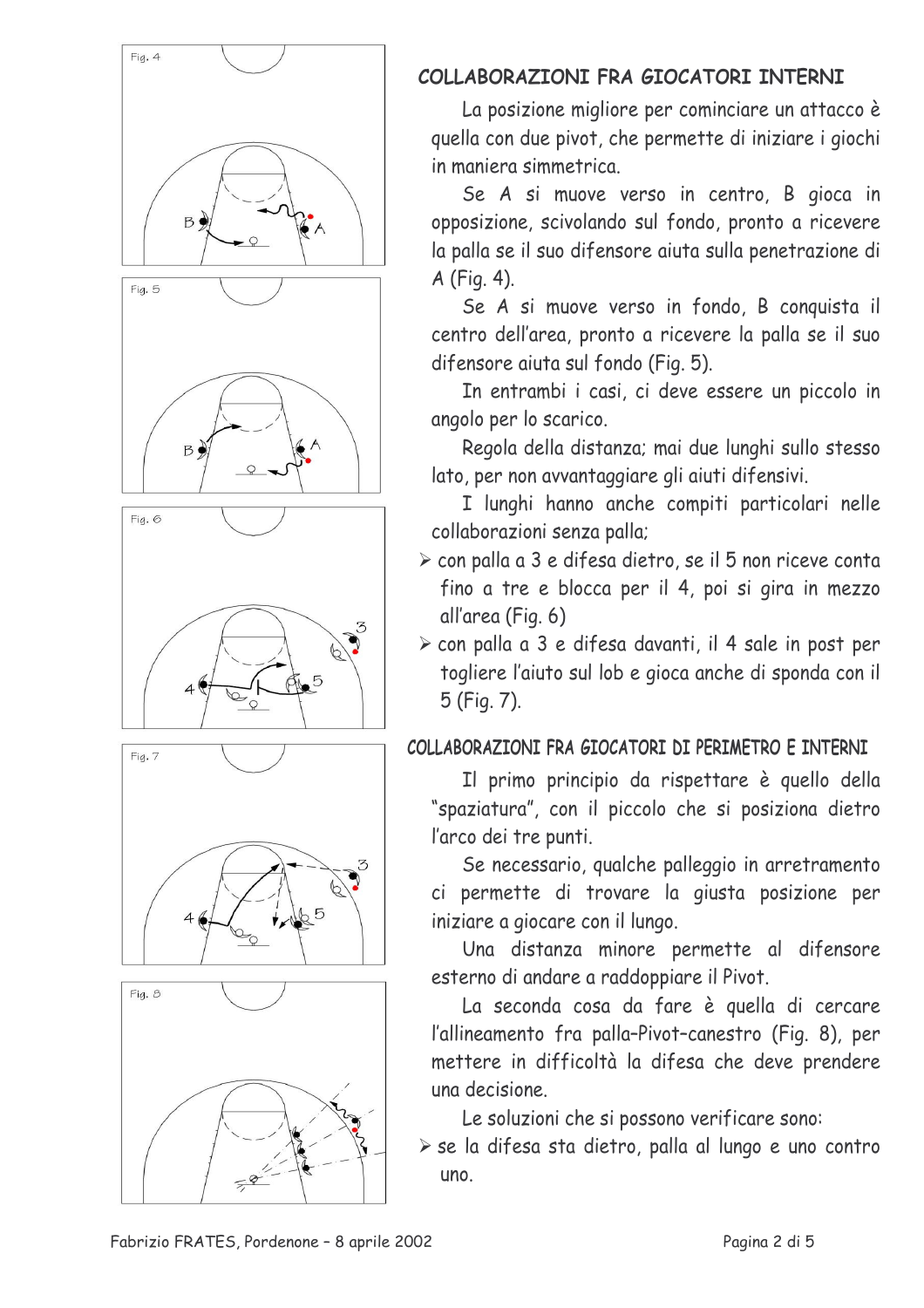

- $\triangleright$  se il difensore si dispone a  $\frac{3}{4}$ , di nuovo palla al lungo sul lato libero (Fig. 9).
- > se la difesa è davanti, collaborazione con l'altro lungo che sale in Post per togliere l'aiuto sul lob e lavora da sponda.

L'obiettivo della difesa diventa dunque quello di rompere l'allineamento.

#### COSTRUZIONE DEL GIOCO IN ATTACCO

Una delle posizioni chiave in un movimento in attacco è quella del Post alto (Fig. 10).

Da questa posizione il giocatore vede tutto il campo d'attacco e tutti i compagni; vogliamo perciò che questa posizione sia occupata dal secondo lungo.

Le soluzioni di gioco dal Post alto sono:

- If tiro frontale o gioco uno contro uno
- > ribaltamento del pallone sul lato debole
- > collaborazione con l'altro lungo usando la sponda
- > movimento di taglio a canestro

La palla in Post alto deve passarci sempre e starci poco.

In situazioni di un esterno che penetra sul centro dell'area, i compagni devono creargli quattro possibilità di scarico (Fig. 11).

Con l'esterno che penetra sul fondo, muoversi per togliere tutti i possibili aiuti (Fig. 12).

L'attacco verrà costruito tenendo presente che con la regola dei 24 secondi si è obbligati a fare un solo ribaltamento.

Il gioco comincia immediatamente, dalla rimessa dal fondo, cercando subito la soluzione del contropiede.

Il primo lungo deve "spaccare" l'area e prendere posizione sul lato del pallone (Fig. 13).

Il secondo lungo "spacca" l'area e si posiziona sull'altro lato del campo, pronto a giocare in opposizione con il compagno.

Primo obiettivo è di cercare l'allineamento per dare subito la palla sotto canestro.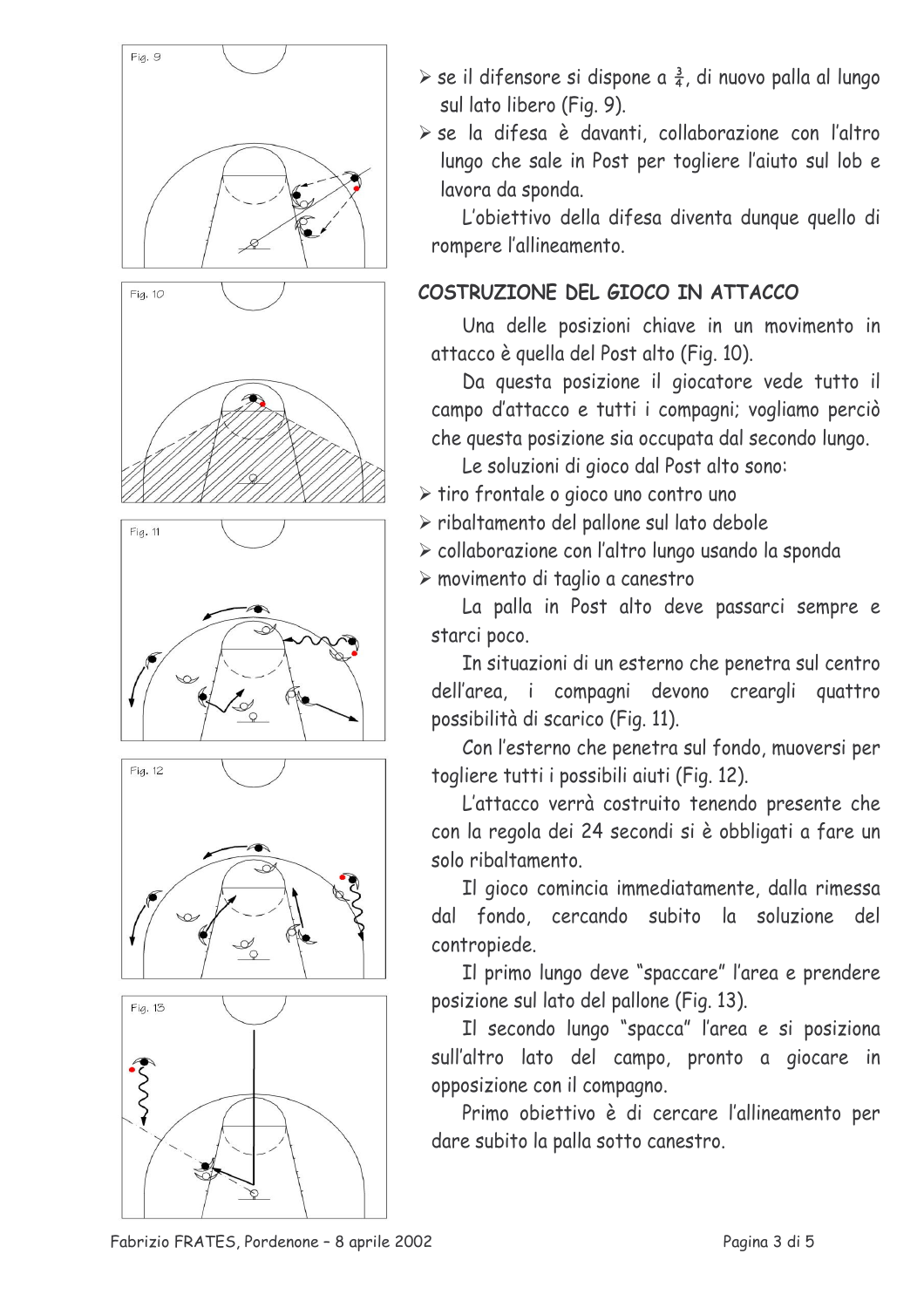









Se non riusciamo a passare la palla dentro, ci sono le penetrazioni con gli adequamenti e le collaborazioni viste poco fa.

Se non si sono create facili soluzioni di tiro. inseriamo i blocchi.

Esaminiamo le possibilità difensive con il lungo che blocca per l'esterno (Fig. 14):

- > se la difesa decide di inseguire per mantenere l'anticipo sull'uscita in angolo e sull'arco dei tre punti, l'attaccante "ricciola" e c'è bisogno dell'aiuto da parte del lungo (soluzione a)
- > se la difesa passa sopra, anticipa il ricciolo e l'uscita sui tre punti, ma arriva in ritardo nell'angolo (soluzione b)

I se la difesa fa cambio difensivo, siamo in situazione di miss match (soluzione c)

Nel caso di miss match, dobbiamo considerare le caratteristiche dei giocatori interessati nel cambio difensivo.

Nella pallacanestro moderna non è raro trovare dei giocatori esterni di oltre due metri, oppure dei lunghi di poco più di due metri, perciò spesso i vantaggi ottenuti con il cambio sono minimi.

La soluzione che molti allenatori preferiscono è in ogni modo quella di allontanare il lungo marcato dall'esterno, per permettere al piccolo marcato dal lungo la soluzione dell'uno contro uno, sfruttandone la maggior velocità (Fig. 15).

Un esempio di come cominciare un gioco in attacco è quello di sistemare due posti di blocco con i due interni ed un piccolo sotto canestro che sfrutta uno dei due blocchi per smarcarsi e ricevere in posizione di quardia (Fig. 16).

Presa la posizione, si gioca con le solite regole viste fino adesso (allineamento, collaborazioni, ...).

Altro passaggio dello schema: il ribaltamento con il Post alto

Se il difensore del Post seque fino alla linea di tre punti per evitare di subire un tiro pesante, 4 ribalta e blocca lontano dalla palla, liberando spazio per l'uno contro uno del compagno (Fig. 17).

Fabrizio FRATES, Pordenone - 8 aprile 2002